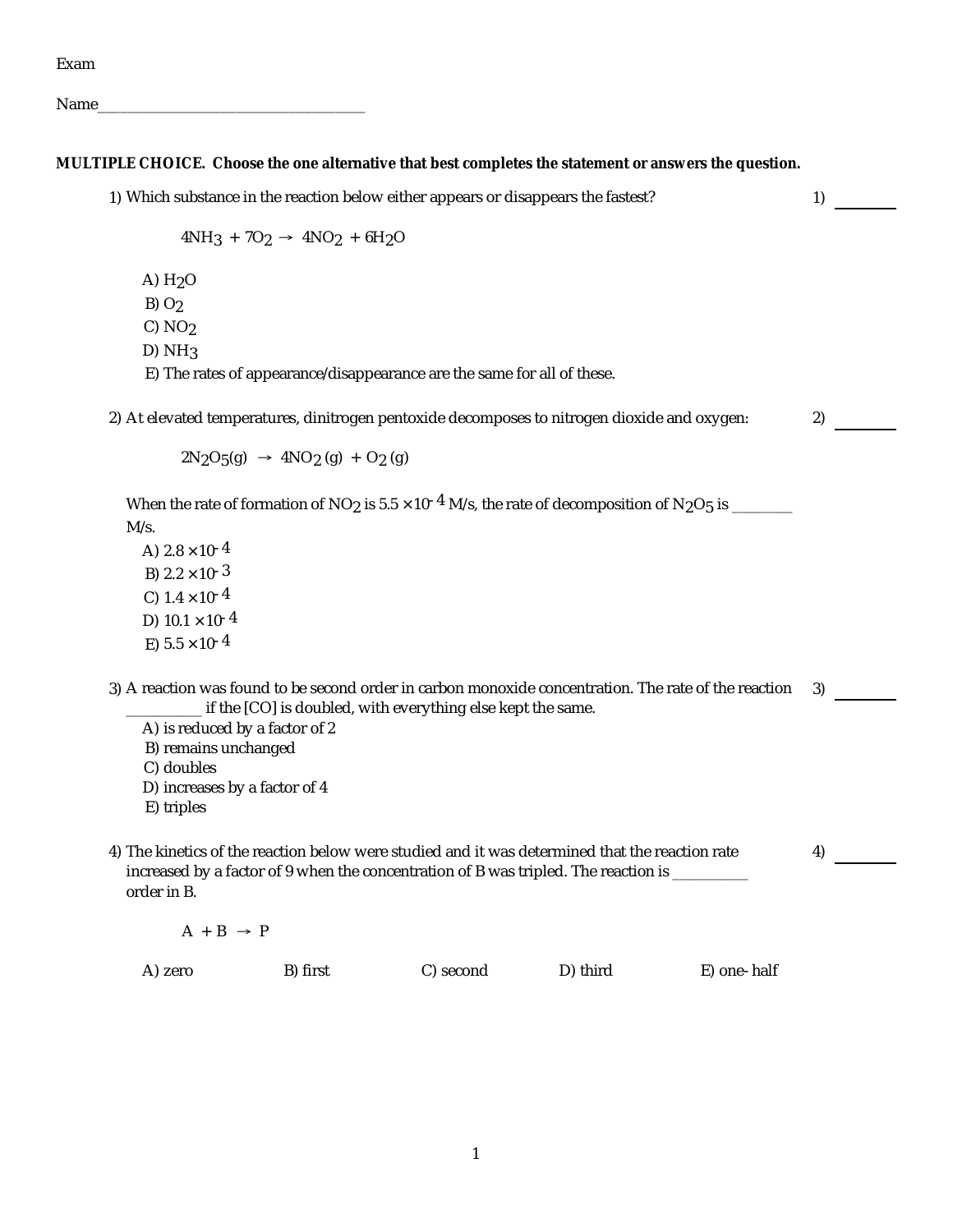*The data in the table below were obtained for the reaction:*

## $A + B \rightarrow P$

| Experiment                                                                                   |         |                         | Initial Rate |                                        |                |                                 |    |
|----------------------------------------------------------------------------------------------|---------|-------------------------|--------------|----------------------------------------|----------------|---------------------------------|----|
| Number                                                                                       | [A] (M) | $[B]$ (M)               | (M/s)        |                                        |                |                                 |    |
|                                                                                              | 0.273   | 0.763                   | 2.83         |                                        |                |                                 |    |
| $\begin{array}{c} 2 \\ 3 \end{array}$                                                        | 0.273   | 1.526                   | 2.83         |                                        |                |                                 |    |
|                                                                                              | 0.819   | 0.763                   | 25.47        |                                        |                |                                 |    |
| 5) The order of the reaction in A is _________<br>$D)$ 4<br>$E$ ) 0<br>A) 1<br>B)2<br>$C)$ 3 |         |                         |              |                                        |                | 5)                              |    |
| 6) The order of the reaction in B is ________<br>$A)$ 1                                      |         | B)2                     |              | $C)$ 3                                 | $D)$ 4         | $E$ ) 0                         | 6) |
| 7) The overall order of the reaction is _____                                                |         |                         |              |                                        |                |                                 |    |
| A) 1                                                                                         |         | B) 2                    |              | $C)$ 3                                 | $D)$ 4         | $E$ ) 0                         | 7) |
| 8) For a first-order reaction, a plot of ____                                                |         |                         |              | ____ versus ___                        | __ is linear.  |                                 | 8) |
| A) In $[A]_t$ , t                                                                            |         | B) $t, \frac{1}{[A]_1}$ |              | $\overline{C}$ ) $\frac{1}{[A]_t}$ , t | D) $[A]_t$ , t | E) In $[A]_{t}$ , $\frac{1}{t}$ |    |

9) The graph shown below depicts the relationship between concentration and time for the following chemical reaction.





10) At elevated temperatures, nitrogen dioxide decomposes to nitrogen oxide and oxygen:

$$
NO_2(g) \rightarrow NO(g) + \frac{1}{2}O_2(g)
$$

The reaction is second order in NO<sub>2</sub> with a rate constant of 0.543 M<sup>-1</sup> s<sup>-1</sup>at 300 °C. If the initial At elevated temperatures, nitrogen dioxide decomposes to nitrogen oxide and oxygen:<br>  $NO_2(g) \rightarrow NO(g) + \frac{1}{2}O_2(g)$ <br>
The reaction is second order in NO<sub>2</sub> with a rate constant of 0.543 M<sup>-1</sup> s<sup>-1</sup>at 300 °C. If the initial<br>
[NO A) 1.01 B) 3.34 C) 5.19 D) 0.299 E) 0.0880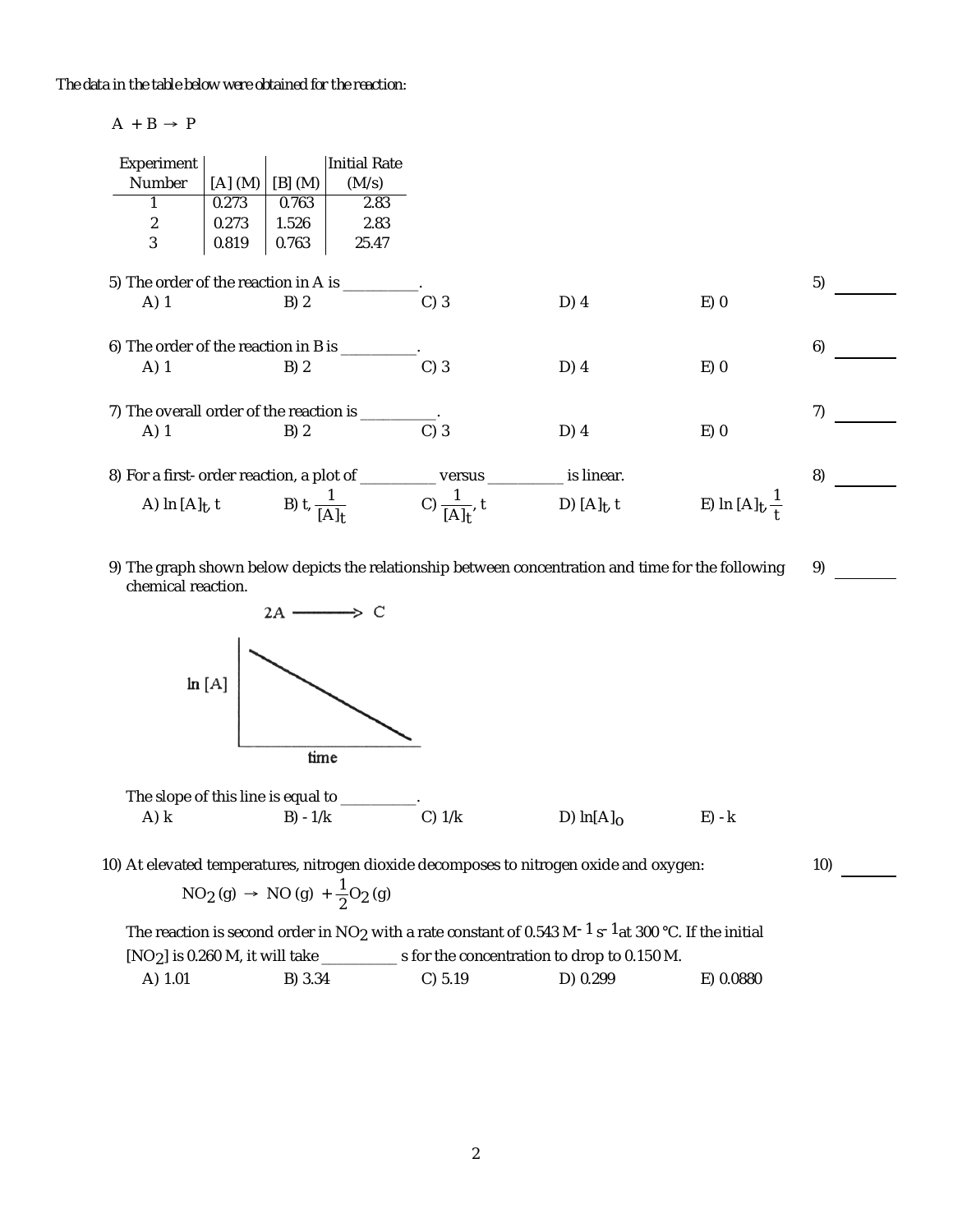11) The reaction

2NOBr (g)  $\rightarrow$  2 NO (g) + Br<sub>2</sub> (g) is a second-order reaction with a rate constant of 0.80 M<sup>-1</sup>s<sup>-1</sup>at 11 °C. If the initial concentration of The reaction<br>
2NOBr (g)  $\rightarrow$  2 NO (g) + Br<sub>2</sub> (g)<br>
is a second-order reaction with a rate constant of 0.80 M<sup>-1</sup>s<sup>-1</sup>at 11 °C. If the initial concentration of<br>
NOBr is 0.0440 M, the concentration of NOBr after 7.0 seconds A) 0.0276 M B) 0.0402 M C) 0.0353 M D) 0.0480 M E) 0.0324 M 12) The kinetics of the reaction below were studied and it was determined that the reaction rate did not 12)<br>change when the concentration of B was tripled. The reaction is \_\_\_\_\_\_\_\_\_\_\_\_\_ order in B.<br> $A + B \rightarrow P$ change when the concentration of B was tripled. The reaction is \_\_\_\_\_\_\_\_\_\_ order in B. A) zero B) first C) second D) third E) one-half *The data in the table below were obtained for the reaction:* 2 ClO2 (aq) <sup>+</sup> 2 OH- (aq) ClO3- (aq) <sup>+</sup> ClO2- (aq) <sup>+</sup> H2O (1) Experiment xperiment |<br>Number | [ClO<sub>2</sub>] (M) | [OH-] (M) | (M/s) | (M/s) 1 0.060 0.030 0.0248 2 0.020 0.030 0.00276 3 0.020 0.090 0.00828 13) What is the order of the reaction with respect to ClO<sub>2</sub>? 13) 13 A) 1 B) 4 C) 0 D) 2 E) 3 14) What is the order of the reaction with respect to OH $-$ ? 14) A) 0 B) 1 C) 2 D) 3 E) 4 15) What is the overall order of the reaction? 15) A) 1 B) 3 C) 2 D) 0 E) 4 16) What is the magnitude of the rate constant for the reaction? 16) A) 115 B) 4.6 C) 1.15 × 104 D) 713 E) 230 17) The rate law for a reaction is rate =  $k$  [A][B]<sup>2</sup> 17)

Which one of the following statements is false?

- A) The reaction is second order in B.
- B) *k* is the reaction rate constant
- C) The reaction is second order overall.
- D) The reaction is first order in A.

E) If [B] is doubled, the reaction rate will increase by a factor of 4.